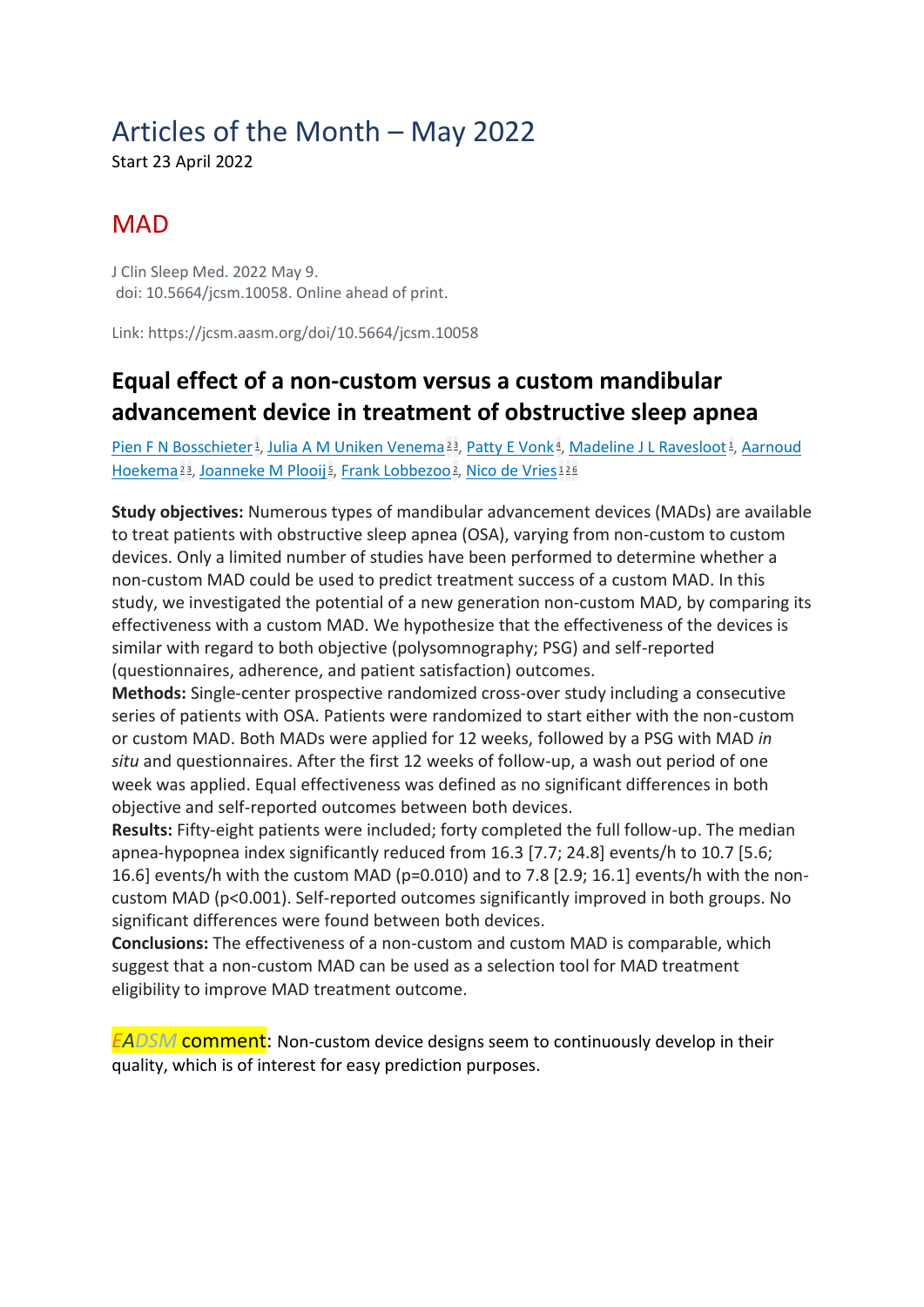Am J Orthod Dentofacial Orthop. 2022 May 10;S0889-5406(22)00267-0. doi: 10.1016/j.ajodo.2021.04.029. Online ahead of print.

Link: https://www.sciencedirect.com/science/article/pii/S0889540622002670?via%3Dihub

#### **The outcome of oral appliance therapy on position-dependent obstructive sleep apnea: A multicenter randomized controlled trial**

[Anette M C Fransson](https://pubmed.ncbi.nlm.nih.gov/?sort=date&size=100&term=Fransson+AMC&cauthor_id=35562290)<sup>1</sup>[,](https://pubmed.ncbi.nlm.nih.gov/35562290/#affiliation-2) [Göran Isacsson](https://pubmed.ncbi.nlm.nih.gov/?sort=date&size=100&term=Isacsson+G&cauthor_id=35562290)<sup>2</sup>, [Eva Nohlert](https://pubmed.ncbi.nlm.nih.gov/?sort=date&size=100&term=Nohlert+E&cauthor_id=35562290)<sup>[3](https://pubmed.ncbi.nlm.nih.gov/35562290/#affiliation-3)</sup>

**Introduction:** This multicenter trial on patients with obstructive sleep apnea (OSA) treated with an oral appliance aimed to determine the effect of sleeping positions.

**Methods:** A cohort of 314 patients with OSA were enrolled and evaluated at 8 weeks and 1 year, focusing on treatment effects. At baseline and the 2 follow-ups, new polygraphic registration comparing the proportion of treatment responders without position-dependent OSA (non-position-dependent OSA [non-POSA]) and with POSA was used. **Results:** At the 8-week and 1-year follow-up, 205 and 139 patients were included, respectively. The proportion of responders (apnea-hypopnea index [AHI] <10 and/or ≥50% reduction in AHI) was 56% for the non-POSA group and 69% for the POSA group (not significant [NS]). The responders increased at the 1-year follow-up: 68% and 77% for the non-POSA and POSA groups (NS), respectively. The absolute change in AHI in all sleeping positions at 8 weeks was -12.9 (interquartile range, -25.0 to -0.5) in the non-POSA group and -10.5 (interquartile range, -19.9 to -5.3; NS) in the POSA group. However, the decrease in supine AHI was significantly greater among subjects with POSA. In contrast, the decrease in nonsupine AHI was significantly greater in the non-POSA group, an effect that remained at the 1-year follow-up.

**Conclusions:** Our hypothesis that subjects with POSA at baseline would have a higher treatment response rate after oral appliance treatment compared with subjects without POSA was rejected. However, those with POSA had a significantly higher supine AHI decrease, and those without POSA had significantly less nonsupine AHI.

*EADSM* **comment**: In contrast to the article from April-22 (Lee et al.) and some other publications, this article does not show that supine-dependency is a predictor of success for MAD. There are previous articles that show that this variable predicts success and studies that do not. It seems that studies that use only monoblock devices that prevent from mouth opening show a positive result and those who use bi-block devices or a mix of devices do not. There are also a number of ways to define supine-dependency and treatment success. If supine dependency is defined as a doubled frequency supine versus non-supine, many quite severe patients are included. A patient with a higher non-supine index have more pharyngeal narrowing laterally, which has been related to a poor response with MAD. It is of importance to control for a number of factors, such as weight, age, sex in prediction studies. It will be of interest to read what future prediction studies that also consider nonanatomical factors such as loop gain in the sleep recordings, since the dominant importance of AHI has been debated.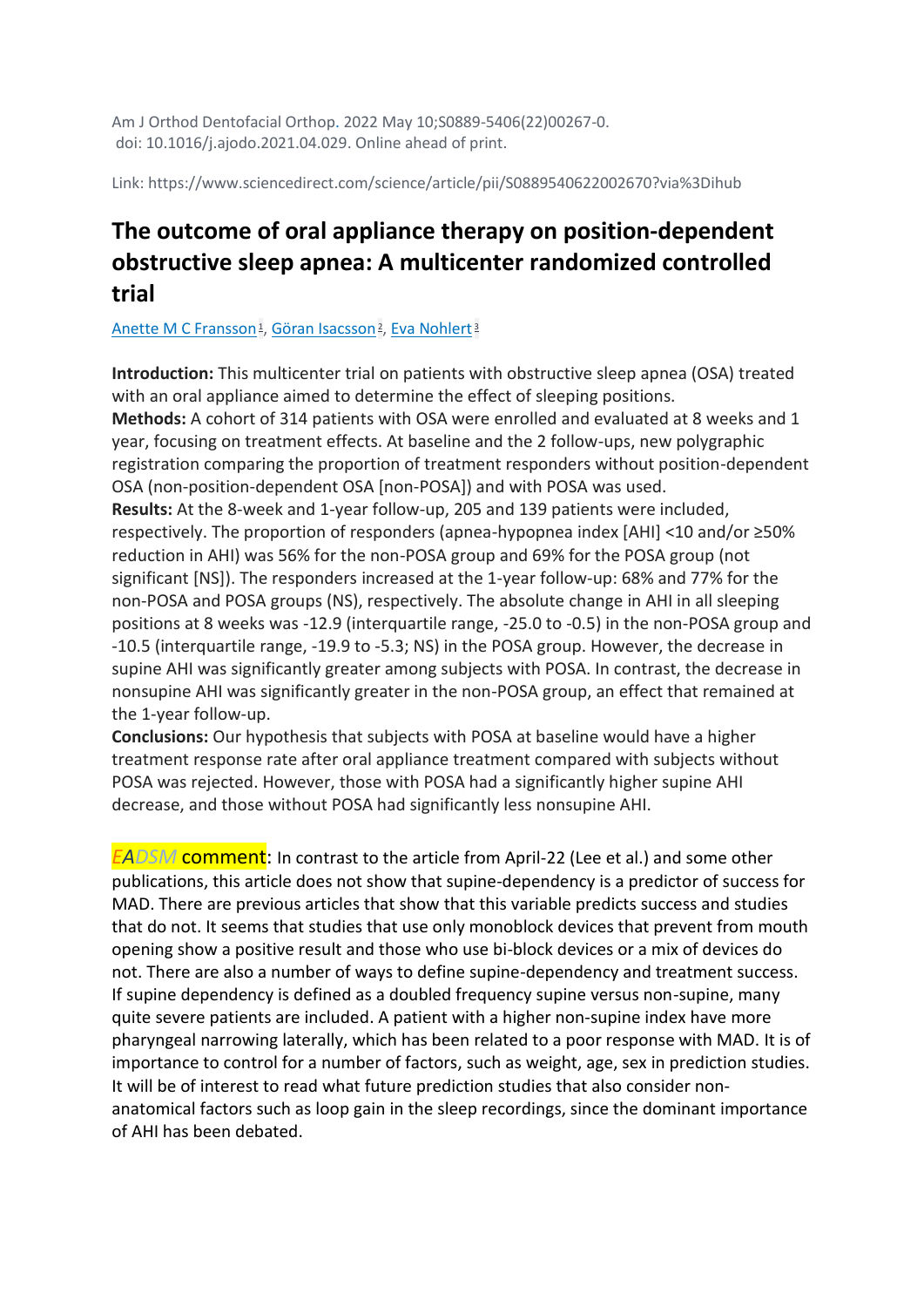Chron Respir Dis. Jan-Dec 2022;19:14799731211052301. doi: 10.1177/14799731211052301.

#### **The effect of continuous positive airway pressure and mandibular advancement device on sleep bruxism intensity in obstructive sleep apnea patients**

[Helena Martynowicz](https://pubmed.ncbi.nlm.nih.gov/?sort=date&size=100&term=Martynowicz+H&cauthor_id=35512250)<sup>1</sup>[,](https://pubmed.ncbi.nlm.nih.gov/35512250/#affiliation-1) [Tomasz Wieczorek](https://pubmed.ncbi.nlm.nih.gov/?sort=date&size=100&term=Wieczorek+T&cauthor_id=35512250)<sup>2</sup>, [Piotr Macek](https://pubmed.ncbi.nlm.nih.gov/?sort=date&size=100&term=Macek+P&cauthor_id=35512250)<sup>1</sup>, [Anna Wojakowska](https://pubmed.ncbi.nlm.nih.gov/?sort=date&size=100&term=Wojakowska+A&cauthor_id=35512250)<sup>1</sup>, Rafał [Poręba](https://pubmed.ncbi.nlm.nih.gov/?sort=date&size=100&term=Por%C4%99ba+R&cauthor_id=35512250)<sup>1</sup>[,](https://pubmed.ncbi.nlm.nih.gov/35512250/#affiliation-5) [Paweł Gać](https://pubmed.ncbi.nlm.nih.gov/?sort=date&size=100&term=Ga%C4%87+P&cauthor_id=35512250)<sup>3</sup>, [Grzegorz Mazur](https://pubmed.ncbi.nlm.nih.gov/?sort=date&size=100&term=Mazur+G&cauthor_id=35512250)<sup>1</sup>, [Robert Skomro](https://pubmed.ncbi.nlm.nih.gov/?sort=date&size=100&term=Skomro+R&cauthor_id=35512250)<sup>4</sup>, [Joanna Smardz](https://pubmed.ncbi.nlm.nih.gov/?sort=date&size=100&term=Smardz+J&cauthor_id=35512250)<sup>5</sup>, Mieszko [Więckiewicz](https://pubmed.ncbi.nlm.nih.gov/?sort=date&size=100&term=Wi%C4%99ckiewicz+M&cauthor_id=35512250)<sup>[5](https://pubmed.ncbi.nlm.nih.gov/35512250/#affiliation-5)</sup>

## **Abstract**

We aimed to evaluate and compare the effects of continuous positive airway pressure (CPAP) and mandibular advancement device (MAD) in reducing the intensity of sleep bruxism (SB) in patients with obstructive sleep apnea (OSA). Forty-eight adults with OSA were subjected to single-night full polysomnography (PSG) in the Sleep Laboratory of the Wroclaw Medical University. The respiratory events and bruxism episodes were scored according to the standards of the American Academy of Sleep Medicine. The patients were assigned to the CPAP treatment or the MAD treatment in accordance to apnea-hypopnea index (AHI). The second PSG examination was conducted during the MAD or CPAP treatment to assess the effect of treatment on bruxism episode index (BEI) and AHI. The mean AHI and mean BEI in the study material were estimated to be 30.05 ± 15.39 and 5.10 ± 5.31, respectively. The bruxism parameters were significantly decreased in both the CPAP and MAD groups. Compared to the MAD, the CPAP treatment was more effective in reducing AHI; however, there was no significant difference in effectiveness of CPAP and MAD treatment in BEI reduction. Both CPAP and MAD treatments were effective against SB coexisting with OSA. Due to the application of these treatment options, the risk of OSA should be estimated in patients with SB.

*EADSM* comment: Some more insight about relationships between sleep bruxism and sleep related breathing.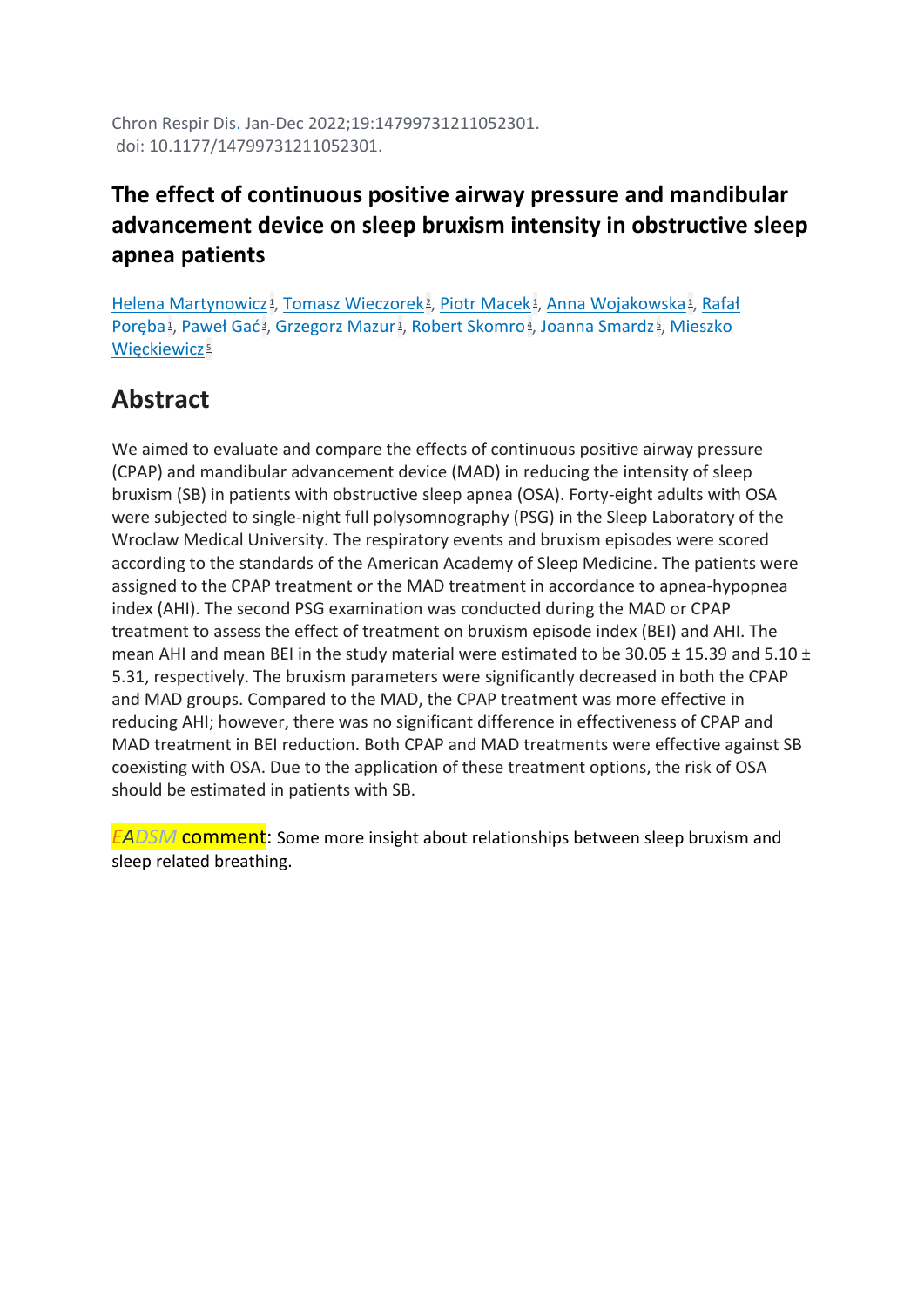## **OSA**

#### Review

Eur Respir Rev. 2022 May 4;31(164):210256.

doi: 10.1183/16000617.0256-2021. Print 2022 Jun 30.

#### **Bidirectional relationships of comorbidity with obstructive sleep apnoea**

[Margaret Gleeson](https://pubmed.ncbi.nlm.nih.gov/?sort=date&size=100&term=Gleeson+M&cauthor_id=35508332)<sup>1</sup>[,](https://pubmed.ncbi.nlm.nih.gov/35508332/#affiliation-1) [Walter T McNicholas](https://pubmed.ncbi.nlm.nih.gov/?sort=date&size=100&term=McNicholas+WT&cauthor_id=35508332)<sup>[2](https://pubmed.ncbi.nlm.nih.gov/35508332/#affiliation-2)</sup>

Abstract

Obstructive sleep apnoea (OSA) is frequently associated with comorbidities that include metabolic, cardiovascular, renal, pulmonary and neuropsychiatric. There is considerable evidence that OSA is an independent risk factor for many of these comorbidities but, more recently, there is evidence that some of these comorbidities may predispose to the development of OSA. Thus, there is growing evidence of a bidirectional relationship between OSA and comorbidity, especially for heart failure, metabolic syndrome and stroke. Potential mechanisms of bidirectional relationships differ in individual comorbidities with fluid retention and redistribution being especially important in heart failure and end-stage renal disease, whereas neural mechanisms may be more important in diabetes mellitus and stroke. The evidence for other comorbidities, such as hypertension and atrial fibrillation, support these being more a consequence of OSA with limited evidence to support a bidirectional relationship. The present review explores the evidence for such bidirectional relationships with a particular perspective on comorbidities that may predispose to OSA. The impact of therapy in bidirectional relationships is also reviewed, which highlights the clinical importance of accurate diagnosis. This aspect is especially true of COPD, where the identification of co-existing OSA has important implications for optimum therapy.

*EADSM* comment: Interesting review highlighting that not only OSA may cause other diseases, but also the reverse.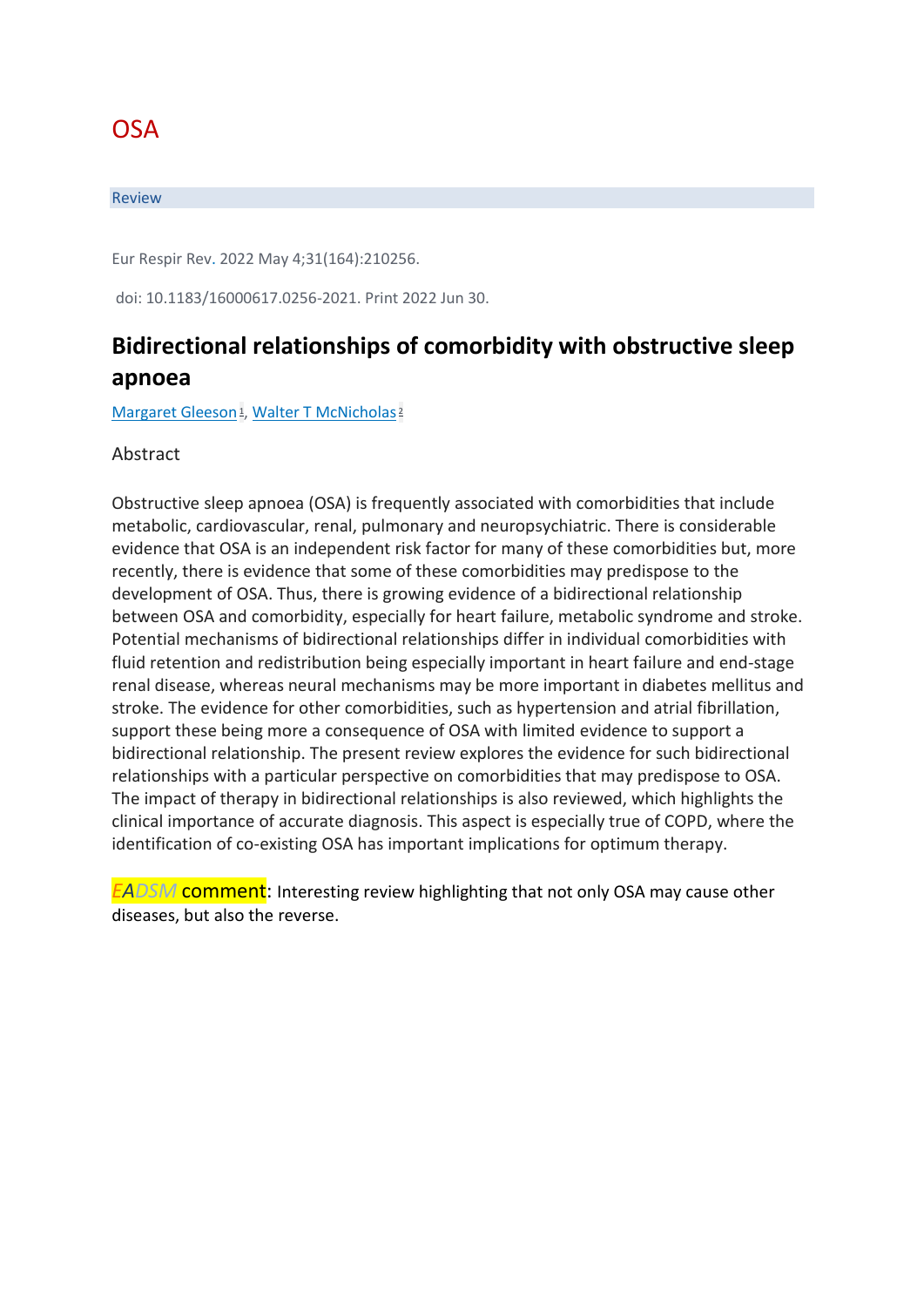PLoS One. 2022 May 24;17(5):e0268455. doi: 10.1371/journal.pone.0268455. eCollection 2022.

Link: https://www.ncbi.nlm.nih.gov/pmc/articles/PMC9129012/pdf/pone.0268455.pdf

## **Head rotation improves airway obstruction, especially in patients with less severe obstructive sleep apnea without oropharyngeal collapse**

[Shi Nee Tan](https://pubmed.ncbi.nlm.nih.gov/?sort=date&size=100&term=Tan+SN&cauthor_id=35609040)<sup>[1](https://pubmed.ncbi.nlm.nih.gov/35609040/#affiliation-1)2</sup>[,](https://pubmed.ncbi.nlm.nih.gov/35609040/#affiliation-3) [Jong-Min Kim](https://pubmed.ncbi.nlm.nih.gov/?sort=date&size=100&term=Kim+JM&cauthor_id=35609040)<sup>1</sup>, [Jisun Kim](https://pubmed.ncbi.nlm.nih.gov/?sort=date&size=100&term=Kim+J&cauthor_id=35609040)<sup>1</sup>, [Chung Man Sung](https://pubmed.ncbi.nlm.nih.gov/?sort=date&size=100&term=Sung+CM&cauthor_id=35609040)<sup>1</sup>, [Hong Chan Kim](https://pubmed.ncbi.nlm.nih.gov/?sort=date&size=100&term=Kim+HC&cauthor_id=35609040)<sup>1</sup>, [Jongho Lee](https://pubmed.ncbi.nlm.nih.gov/?sort=date&size=100&term=Lee+J&cauthor_id=35609040)<sup>3</sup>, Sang [Chul Lim](https://pubmed.ncbi.nlm.nih.gov/?sort=date&size=100&term=Lim+SC&cauthor_id=35609040)<sub>1</sub>[,](https://pubmed.ncbi.nlm.nih.gov/35609040/#affiliation-4) [David P White](https://pubmed.ncbi.nlm.nih.gov/?sort=date&size=100&term=White+DP&cauthor_id=35609040)<sup>4</sup>, [Hyung Chae Yang](https://pubmed.ncbi.nlm.nih.gov/?sort=date&size=100&term=Yang+HC&cauthor_id=35609040)<sup>[1](https://pubmed.ncbi.nlm.nih.gov/35609040/#affiliation-1)4</sup>, [D Andrew Wellman](https://pubmed.ncbi.nlm.nih.gov/?sort=date&size=100&term=Wellman+DA&cauthor_id=35609040)<sup>[4](https://pubmed.ncbi.nlm.nih.gov/35609040/#affiliation-4)</sup>

**Purpose:** Head rotation is thought to have an effect on obstructive sleep apnea (OSA) severity. However, keeping the head rotated fully during sleep is difficult to maintain, and the effect of head rotation is not the same in all OSA patients. Thus, this study aimed to identify whether less head rotation has an effect on airway patency and determine the responder characteristics to the head rotation maneuver (HRM).

**Methods:** We recruited 221 patients who underwent overnight polysomnography and druginduced sleep endoscopy (DISE) in a tertiary hospital from June 2019 to July 2020. Airway patency and the site of airway collapse were determined in the supine position with the head at 0, 30, and 60 degrees of rotation (HRM0°, HRM30°, and HRM60°, respectively) during DISE. The site of collapse was determined using the VOTE classification system: the velum (palate), oropharyngeal lateral walls, tongue base, and epiglottis. Each structure was labeled as 0, 1, or 2 (patent, partially obstructed, and completely obstructed, respectively). Airway response to the HRM30° and 60° and the clinical characteristics associated with airway opening were analyzed.

**Results:** The study population had a median age of 52 (25-61) years, a body mass index of 26.7(24.6-29.4) kg/m2, and the apnea-hypopnea index (AHI) of 28.2(13.7-71.9) events/h. HRM influenced airway patency positively not only with HRM60° (p<0.001) but also following limited rotation (HRM30°, p<0.001). Patients with tongue base (40.0% with HRM 60°) and epiglottic (52.6% with HRM 60°) collapse responded particularly well to HRM. Multivariate analysis revealed that lower AHI (p<0.001) and an absence of oropharyngeal lateral walls collapse (p = 0.011) were significant predictors of responders to HRM.

**Conclusion:** Head rotation improved airway obstruction in OSA patients, even with a small degree of rotation, and should be further explored as a potential form of therapy in appropriately selected patients.

*EADSM* comment: Head position is probably of more importance for sleep disordered breathing than we consider today and this study shows that only minor changes in head position during sleep might be of importance.